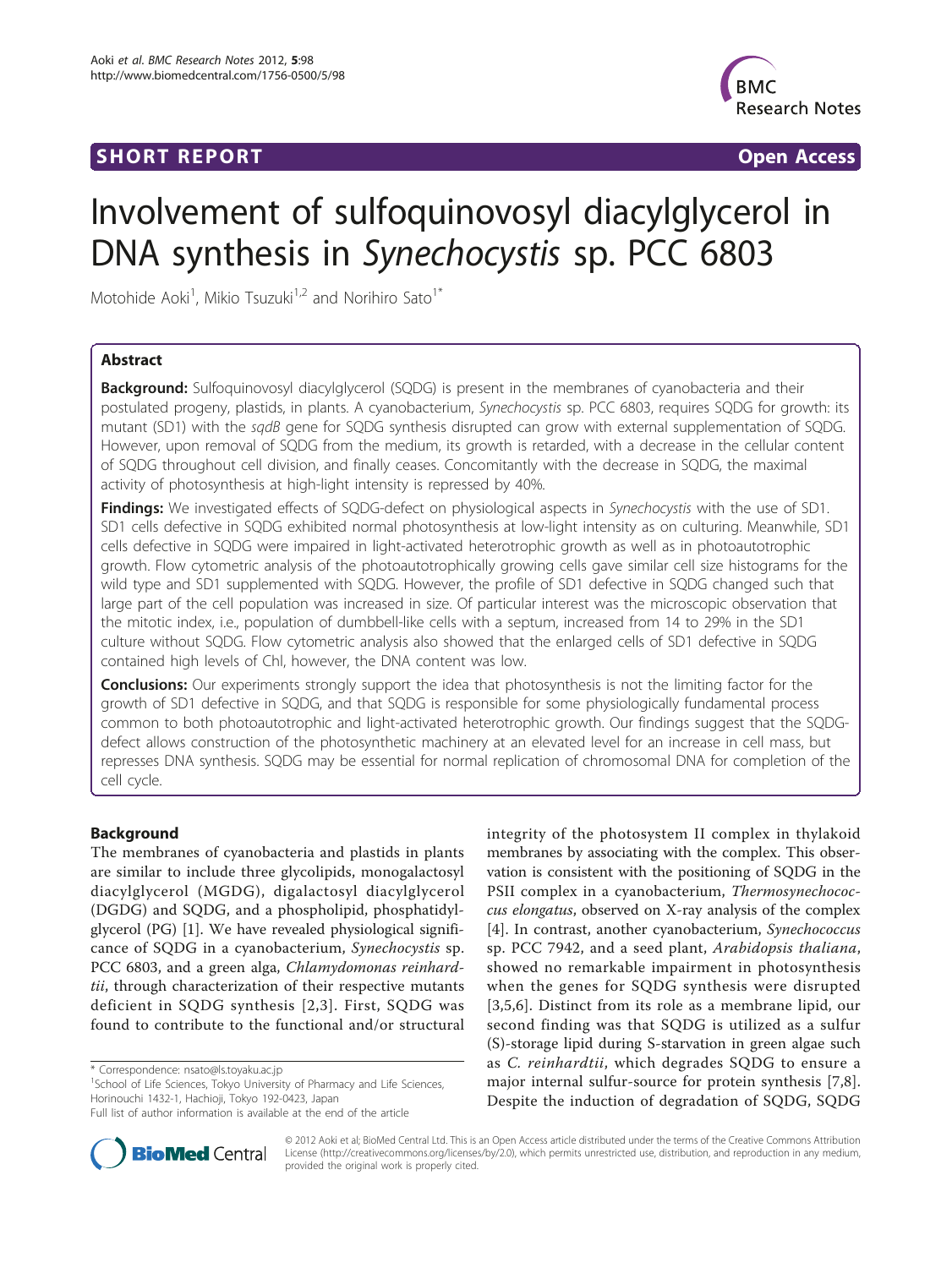synthesis capacity was increased in C. reinhardtii to maintain SQDG at 5% of the initial level throughout the period of sulfur-starvation [\[7](#page-7-0)]. It seemed that the minor level of SQDG, as a membrane lipid, stabilizes the structure of the PSI complex [[8\]](#page-7-0). In contrast, A. thaliana does not positively degrade SQDG when exposed to Sdeficient stress [[9](#page-7-0)]. SQDG has thus been revealed to play different roles depending on the species, despite its conservation among oxygenic photosynthetic organisms [[1](#page-7-0)]. Of particular interest in this context is that SQDG is required for the growth of Synechocystis, but not for that of either Synechococcus, C. reinhardtii or A. thaliana [[3,5,6,10\]](#page-7-0).

Indispensability of galactolipids or PG for normal growth has been reported in some photosynthetic organisms. A knockout mutant of MGDG synthase 1 isolated from A. thaliana showed almost complete loss of both MGDG and DGDG, disruption of photosynthetic membranes, and impairment in photoautotrophic growth of the seedling [[11\]](#page-7-0). These lines of evidence led to a conclusion that these galactolipids are responsible for construction of photosynthetic apparatus. Interestingly, this mutant was impaired also in embryo development, which suggested some essential role of MGDG that must be independent of the photosynthetic dysfunction [[11\]](#page-7-0). Synechocystis mutants with the genes for PG synthesis disrupted were lethal, and required supplementation of PG in the culture for the growth [[12,13](#page-7-0)]. PG was found to contribute to the structural and functional integrity of the PSI and PSII complexes in this cyanobacterium [[14](#page-7-0),[15](#page-7-0)]. Indispensability of PG in A. thaliana was also shown for growth, through characterization of the mutants defective in the genes for PG synthesis [[16,17\]](#page-7-0). PG seemed to contribute to the development of chloroplasts and, in particular, of thylakoid membranes [[16,17](#page-7-0)]. Although evidence has thus accumulated for the roles of the membrane lipids, which are essential for growth or physiological processes such as photosynthesis, no answer has been obtained as to a question of what leads directly to the lethal phenotype of these lipid mutants.

We here explored the role of SQDG that is essential for growth of Synechocystis, by examining the effects of the SQDG-defect on photosynthesis and respiration on culturing, and also on cell size, and the Chl and DNA contents of individual cells with use of a flow cytometer. From the results obtained, we proposed the importance of SQDG for DNA synthesis and eventually for completion of the cell cycle.

## Methods

## Culture conditions

Wild type of Synechocystis sp. PCC 6803 and its mutant, SD1, deficient in SQDG synthesis were grown

photoautotrophically in BG-11 medium, as we previously reported [[3](#page-7-0)]. For light-activated heterotrophic growth (LAHG), the cells were cultured in the BG-11 medium supplemented with 10 mM glucose and illumination with a pulse of low light (10  $\mu$ Ein/m<sup>2</sup>·s) for 5 min each day [\[18](#page-7-0)]. SQDG prepared from the wild type cells of Synechocystis sp. PCC 6803 was sonicated in the growth medium for liposome production (5 mM) and filtered for sterilization. The amount of SQDG that was added to the culture medium was 20 μM. Growth of the cells was monitored by measurement of the optical density at 730 nm.

## Measurement of photosynthetic and respiratory activities

Photosynthetic  $O_2$  evolution (net photosynthesis) or respiratory  $O_2$  uptake was measured at 30°C for intact cells equivalent to 2.5  $\mu$ g Chl·ml<sup>-1</sup> in the culture medium containing 10 mM NaHCO<sub>3</sub>, with the use of a Clark-type oxygen electrode (Rank Brothers, Cambridge, UK), according to [\[3](#page-7-0)]. The reaction mixture for photosynthesis was illuminated with a tungsten projector lamp at the indicated light intensity, while that for respiration was kept in the dark.

#### Nomarski microscopic examination

Cells were observed under a Nomarski microscope (BX50; Olympus, Tokyo, Japan) equipped with an image-capture camera (DP50; Olympus, Tokyo, Japan). ImageJ software version 1.44 provided with NIH [\(http://](http://rsb.info.nih.gov/ij/) [rsb.info.nih.gov/ij/\)](http://rsb.info.nih.gov/ij/) was used for size analysis of cells in the images.

Flow cytometry analyses of cell size, chlorophyll autofluorescence and DNA content. Flow cytometry (FAC-Sort, instrument with LYSIS II software, Becton Dickinson, NJ, USA) was performed for determination of the cell size, chlorophyll autofluorescence intensity and DNA content. Forward scattering (FSC), side scattering (SSC), and fluorescence (FL) were sdetected by irradiation with a laser at 488 nm. FSC and SSC reflect the size and complexity of a cell, respectively. FL was detected as FL1 (530  $\pm$  15 nm), FL2 (585  $\pm$  21 nm), and FL3 (over 650 nm). FL3 reflects chlorophyll autofluorescence. As size standards, polystyrene beads (#F-13838; Molecular Probes, OR, USA) were used. For determination of the DNA content, collected cells were fixed with 100% MeOH, passed through a 25 gauge syringe (in order to prevent aggregation), and then washed twice with phosphate-buffered saline. The suspension of fixed cells was treated with RNase (20 μg/ml, final concentration) for more than 30 min at room temperature, and thereafter stained with 50 μg/ml (final concentration) propidium iodide (PI) [\[19\]](#page-7-0). FL2 was used for determination of PI-stained DNA content of the cells. Ten thousand events were acquired for each assay. Acquired data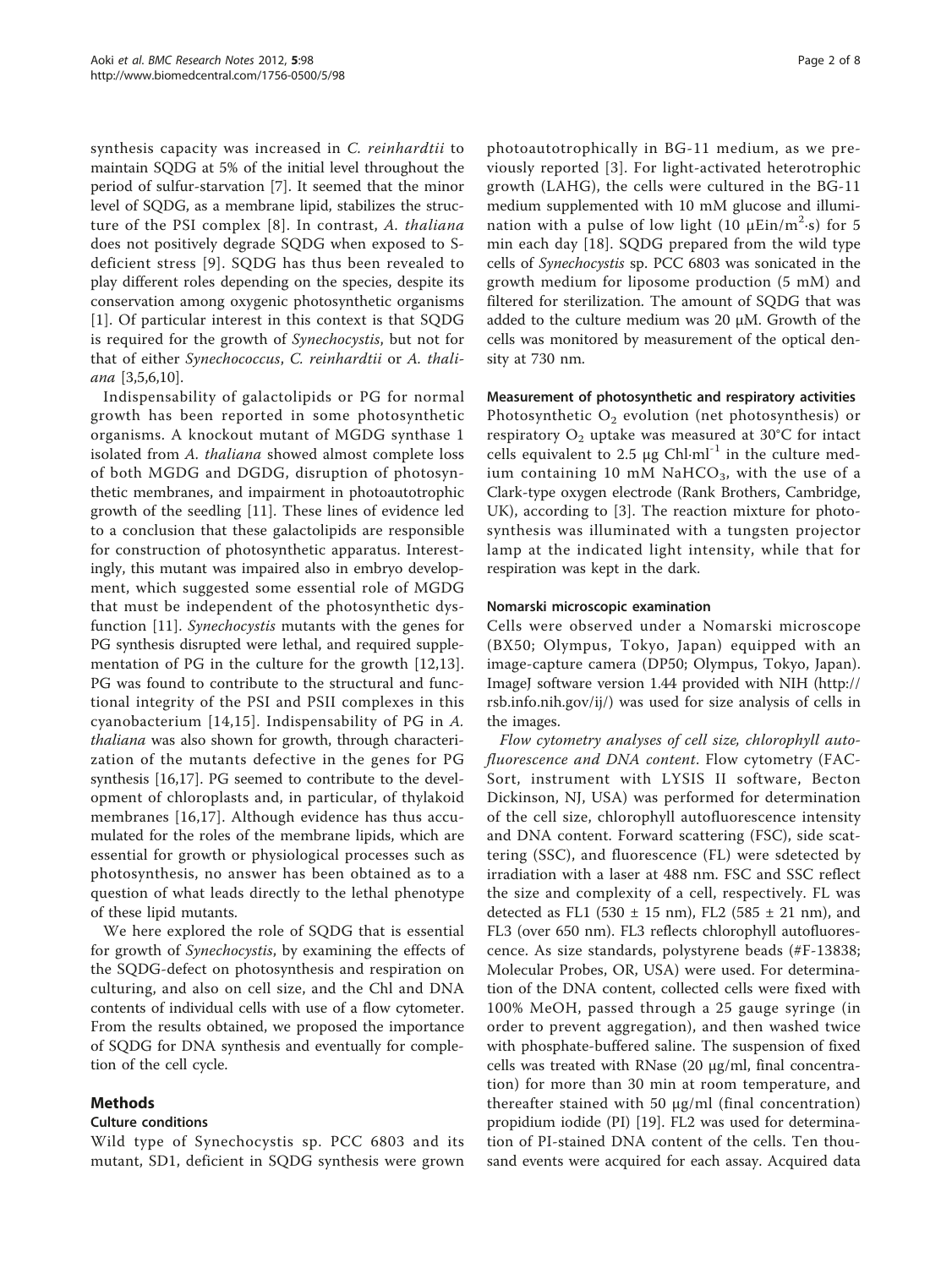<span id="page-2-0"></span>were analyzed and visualized with CellQuest software version 3.1 (Becton Dickinson, NJ, USA) or WinMDI version 2.9 (<http://facs.scripps.edu/software.html>, The Scripps Research Institute, CA, USA) for 2D color density plot analyses.

## Results and discussion

## Contribution of SQDG to both photoautotrophic and light-activated heterotrophic growth

The SD1 mutant of Synechocystis, which has the sqdB gene for SQDG synthesis disrupted, requires external supplementation of SQDG for its growth. However, even after a shift to SQDG-free medium, the SD1 cells that had incorporated SQDG in advance could continue to grow for four days although at a much reduced rate. Eventually, the  $OD_{730}$  value became double the initial level (Figure 1B, [[3\]](#page-7-0)), the relative content of SQDG decreasing by five-fold [[3](#page-7-0)]. To determine whether or not the growth was interfered by some damage to photosynthesis, we investigated the effect of the SQDG-defective mutation on the light-intensity dependency of photosynthesis (Figure 1C). The maximum photosynthetic activity with the high-light intensity was 40% lower for the SD1 cells depleted of SQDG than for those grown with supplementation of SQDG, as we previously reported [[3](#page-7-0)]. However, under low-light conditions (30  $\mu$ Ein/m<sup>2</sup>·s), which we adopted for the culturing, the photosynthetic activity was similar for SQDG-replete and -defective SD1 cells. Moreover, the rates of respiration in the dark were also indistinguishable (0  $\mu$ Ein/m<sup>2</sup>·s). These results implied that the SQDG-defective mutation has no deleterious effect on the functioning of the photosynthetic machinery under low-light conditions or the respiratory machinery, and that the arrest of the cell growth is therefore not due to a defect in energy production or carbon fixation.

Synechocystis exhibits light-activated heterotrophic growth (LAHG), i.e., the cells grow heterotrophically in a BG11 medium supplemented with 10 mM glucose, when illuminated with a light-pulse for 5 min each day. We then examined whether or not SQDG is required for LAHG (Figure 1C). Normal growth was observed for SD1 cells supplemented with SQDG, but not for ones devoid of SODG, which demonstrated that, in Synechocystis, SQDG is responsible for LAHG as well as for photoautotrophic growth. It is likely that SQDG is essential for some physiologically fundamental process that is common to both photoautotrophic and light-activated heterotrophic growth.

## Effects of the SQDG-defect on morphological characteristics

We then examined the impact of disruption of the sqdB gene on cell morphology by microscopy. No significant difference was found in cell size between the wild type and SD1 supplemented with SQDG (Figure [2A, B\)](#page-3-0).



Figure 1 Effect of the SQDG-defect on the light-intensity dependency of photosynthesis or LAHG in SD1. (A) SD1 cells precultured with supplementation of SQDG were transferred to SQDG-replete or -deprived conditions for 3 days. Then, photosynthetic activity was measured with illumination with different light intensities. The values are averages ± SD of three independent measurements. Closed circles, SD1-SQDG; closed triangles, SD1 + SQDG. (B) Wild-type and SD1 cells were precultured under photoautotrophic conditions with supplementation of SQDG. Wild type cells were further grown under the same conditions, while SD1 cells were grown under photoautotrophic conditions with or without SQDG-supplementation. Open circles, wild type; closed circles, SD1-SQDG; closed triangles, SD1 + SQDG. (C) Wild-type and SD1 cells were precultured under LAHG conditions with supplementation of SQDG. Wild type cells were further grown under the same conditions, while SD1 cells were grown under LAHG conditions with or without SQDG-supplementation. Open circles, wild type; closed circles, SD1-SQDG; closed triangles, SD1 + SQDG.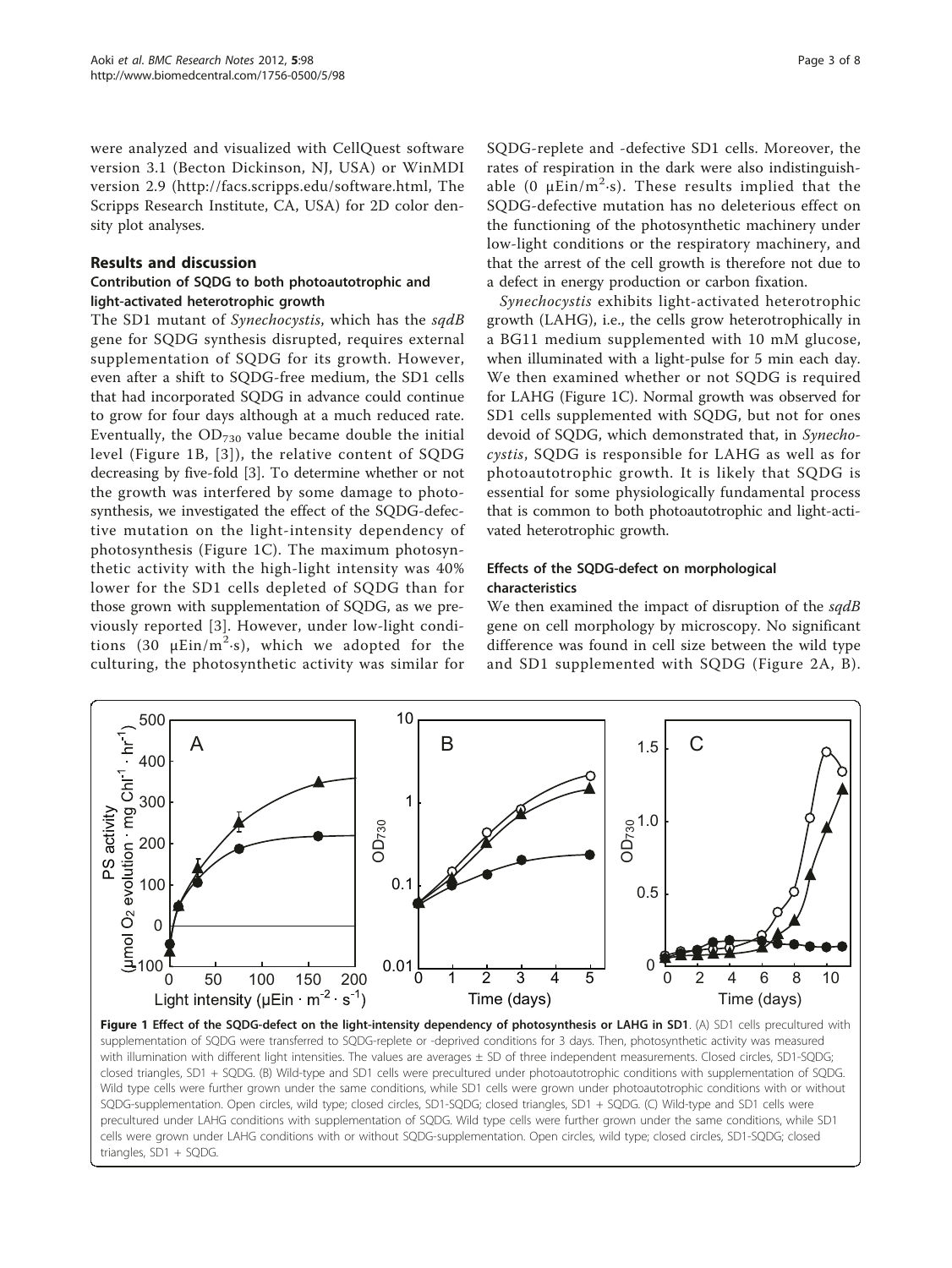<span id="page-3-0"></span>

However, SD1 cells deprived of SQDG tended to become larger in size, quite often separated by septa, as if the cell cycle was arrested specifically at some particular stage of cell division (Figure 2C). Accordantly, the mitotic index, i.e., proportion of dumbbell-like cells with a septum, of SD1 cells defective in SQDG was 29%, and thus was quite higher than that of SD1 cells replete of SQDG (14%) or the wild type (12%). We then investigated forward light scattering for the cells with a flow cytometer: the histogram remained almost unchanged for the wild type throughout the culture for three days, there being a major cell population peak at a position corresponding to a cell diameter of about 2 μm (Figure [3A](#page-4-0)). A similar trend was observed for SD1 cells cultured in the presence of SQDG (Figure [3B](#page-4-0)). However, SD1 cells, when shifted to SQDG-free medium, showed elevated light scattering such that the average diameter of the cells were estimated to become approximately 1.7 fold higher in 3 days (Figure [3C\)](#page-4-0). It thus turned out that the increased population of enlarged cells with septa led to elevation of the light scattering in an SD1 culture without SQDG. This evidence implied that SQDG, directly or indirectly, is crucial for normal completion of cell division.

The sqdB disruptant of Synechococcus, in contrast to the Synechocystis counterpart, previously exhibited no deleterious effect on growth [[3](#page-7-0)]. To determine whether

or not SQDG is responsible for the cell size of Synechococcus, its sqdB mutant (SDL1) was subjected to microscopic analysis. No obvious effect was found on the cell morphology (Figure 2D, E), cell length  $(5.5 \pm 2.0 \mu m)$  for SDL1, cf.  $5.2 \pm 1.3$  µm for the wild type), or histogram of the cell size (Figure 2F), indicating no role of SQDG in cell division in Synechococcus.

#### Effect of the SQDG-defect on the content of chlorophyll

A synchronized culture of Synechococcus sp. PCC 6301 previously exhibited the sequential appearance of periods of synthesis of macromolecules in the cell cycle, the first appearance of protein synthesis, followed by RNA, phospholipid, and DNA synthesis in that order. This highly-ordered time schedule of macromolecule synthesis suggests a coordinated genetic regulatory system for the cell cycle of Synechococcus sp. PCC 6301 [\[20,21\]](#page-7-0).

To determine whether or not the cessation of cell growth of SD1 is due to impaired synthesis of macromolecules, we here investigated the cellular contents of Chl in individual cells by flow cytometry. The wild type and SD1 grown with external SQDG exhibited a similar cell population as to Chl fluorescence throughout the culturing period (Figure [3D, E](#page-4-0)). In SD1 cells depleted of SQDG, the peak shifted to a position corresponding to higher Chl fluorescence (Figure [3F](#page-4-0)), which led to a 1.4 fold increase in the average content of Chl on a cell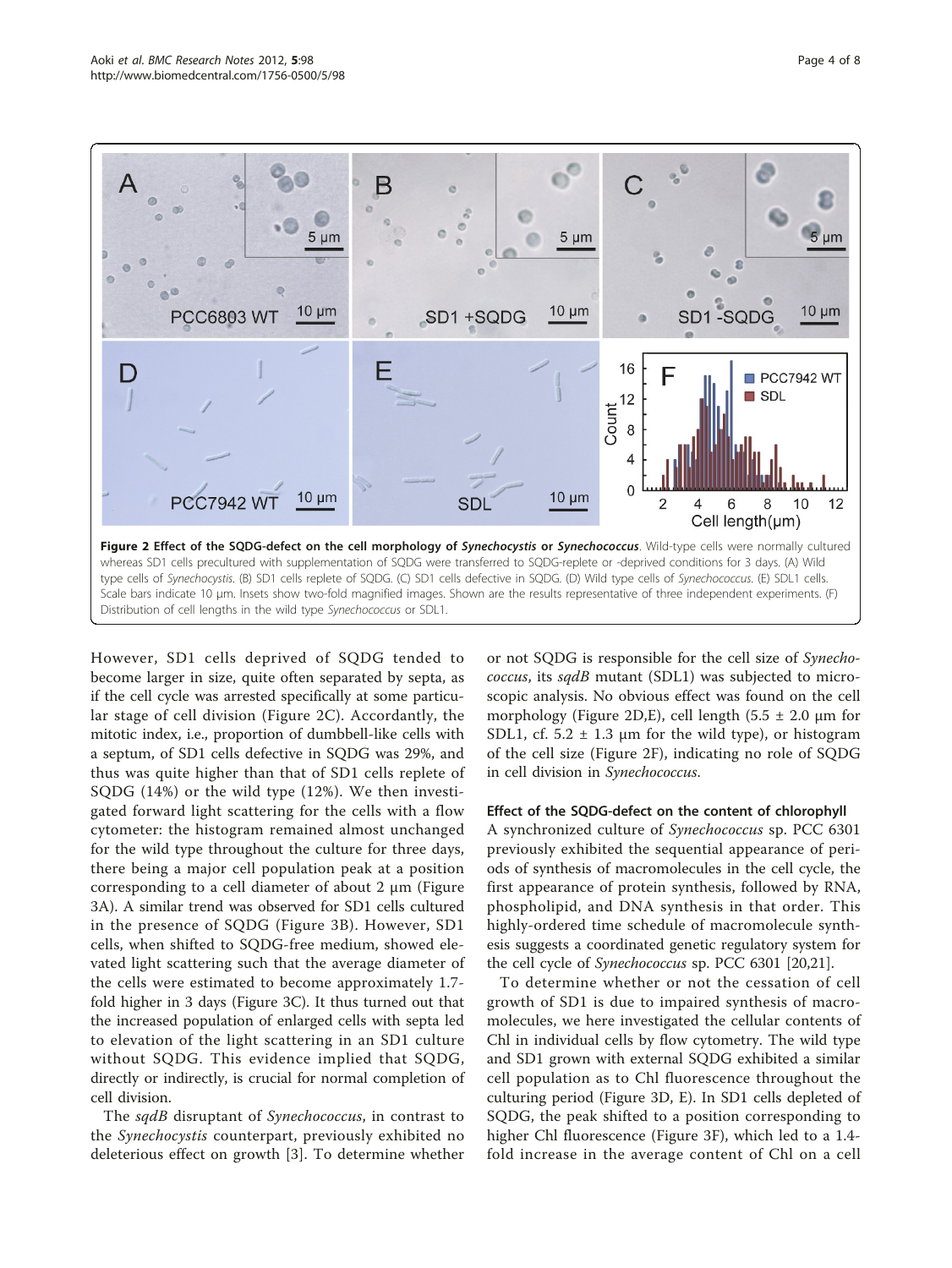basis. These results indicated that depletion of SQDG allowed the cells to increase the content of Chl and, therefore, those of the PSI and PSII complexes, which should be associated with Chl.

The flow-cytometric cytograms of Chl fluorescence versus cell size were similar for the wild type and SQDG-replete SD1 cells: the Chl fluorescence was almost directly proportional to the cell size, a rodshaped cell population being formed, with a zone of high cell-density at the lower-left to central part (Figure [4A, B](#page-5-0)). However, cells of SD1 depleted of SQDG showed extreme extension of the rod-shape in the upper-right direction such that the population of the cells of large size with an elevated content of Chl was increased (Figure [4C](#page-5-0)). Since SQDG-depleted SD1 cells exibited normal specific activity of the photosynthetic machinery on the culturing (Figure [1A\)](#page-2-0), the SD1 cells of large size should show high photosynthesis activity on a cell basis. Thus, the SQDG-defect did not

interfere with construction of the photosynthetic machinery, which would allow the SD1 cells to synthesize macromolecules that were essential, at least, for an increase in size.

#### Effect of the SQDG-defect on the content of DNA

Figure [4D](#page-5-0) shows a flow-cytometric cytogram of DNA content versus cell size. Interestingly, the wild type cells could be divided into two populations, i.e., a large population, in which the DNA content is almost directly proportional to the cell size (Group A, 86% of the cells), and a small one, consisting of cells that maintained DNA at a low level, irrespective of the cell size (Group B, 14%). Large part of the cells of Synechocystis (Group A) thus seemed to synthesize DNA during the whole cell cycle, as in the case of vegetative cells of Anabaena sp. PCC 7120 [[22\]](#page-7-0). The cytogram of SD1 cells grown with SQDG (Figure [4E\)](#page-5-0) was basically the same as that of the wild type: the cell population of Group A (69%)

<span id="page-4-0"></span>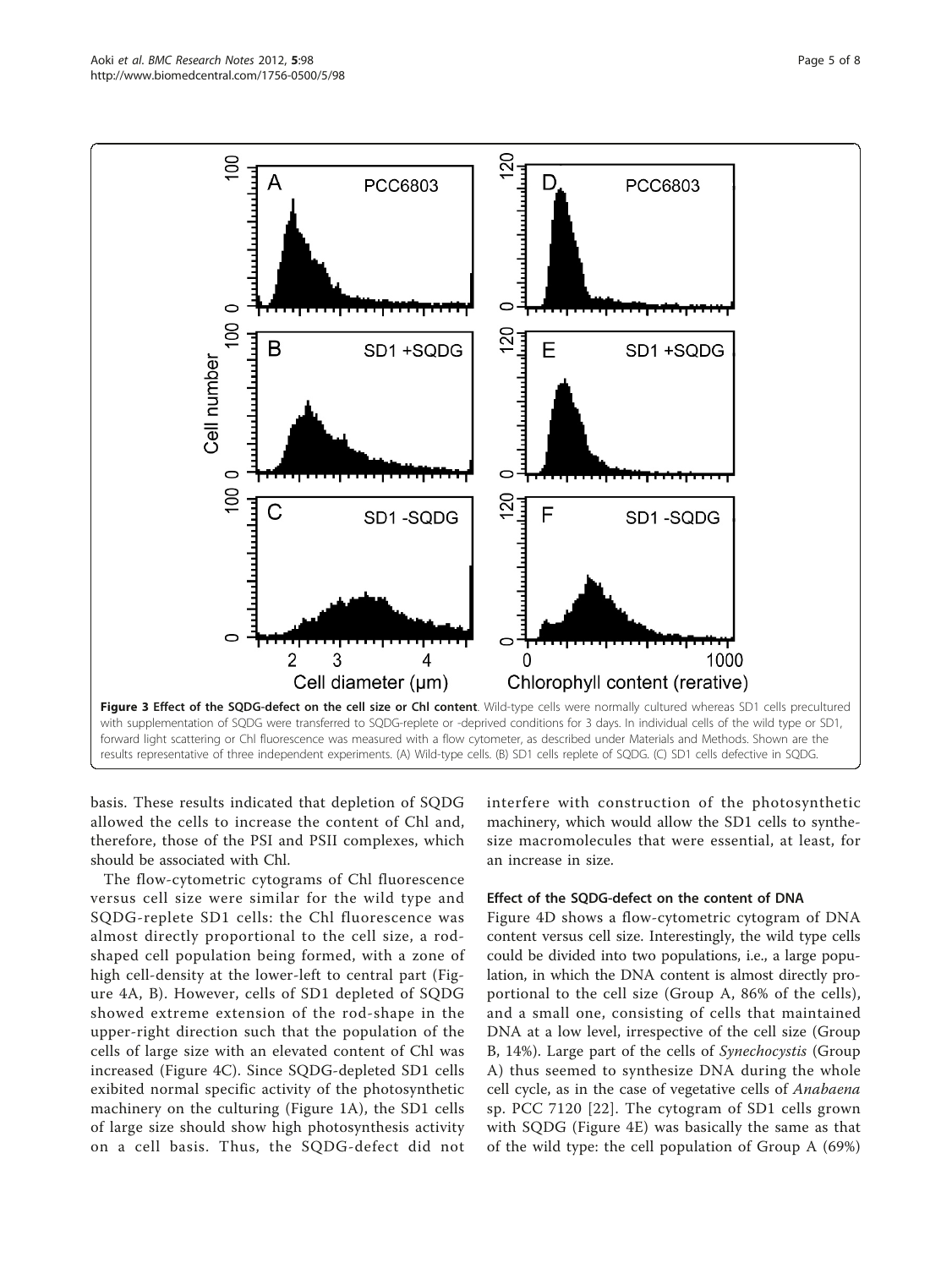<span id="page-5-0"></span>

was much larger than that of Group B (31%). The larger population of Group B for SD1 than for the wild type may be due to incomplete chemical complementation by SQDG. Strikingly, an SD1 culture, when depleted of SQDG, showed a reverse in the distribution patterns of the cells such that the cell population of Group A was much reduced to 14% with pronounced elevation of that of Group B to 86% (Figure 4F). Therefore, the SQDGdefect led to an increase in the population of cells that contained a relatively low level of DNA, but were enlarged. These results implied that the SQDG-defect represses DNA synthesis, but allows the cells to increase in mass. The probable arrest of the cell cycle at the mitotic stage for SD1 cells devoid of SQDG (Figure [2C](#page-3-0), [3C](#page-4-0)) might be due to the inability of the cells to synthesize DNA to a proper level for completion of cell division.

## Possible mechanism for involvement of acidic lipids in DNA synthesis and cell division in Synechocystis

We here reported two novel discoveries concerning the roles of SQDG. One is the responsibility of SQDG for DNA synthesis. In bacteria, initiation of chromosomal DNA replication depends on the DnaA protein, which binds to oriC and multimerizes in an ATP-bound form, thereby opening up the duplex DNA so that other proteins can enter [[23\]](#page-7-0). In Escherichia coli, acidic phospholipids in lipid bilayers promote the exchange of ADP for ATP in DnaA for generation of replicatively active ATP-DnaA [[24,25](#page-7-0)]. One possible explanation for the growth arrest of SD1 cells may be the responsibility of SQDG, an acidic glycolipid, in place of acidic phospholipids, for replication of chromosomal DNA in Synechocystis.

In contrast, acidic phospholipids also have an inhibitory effect on DnaA-binding, which was proposed to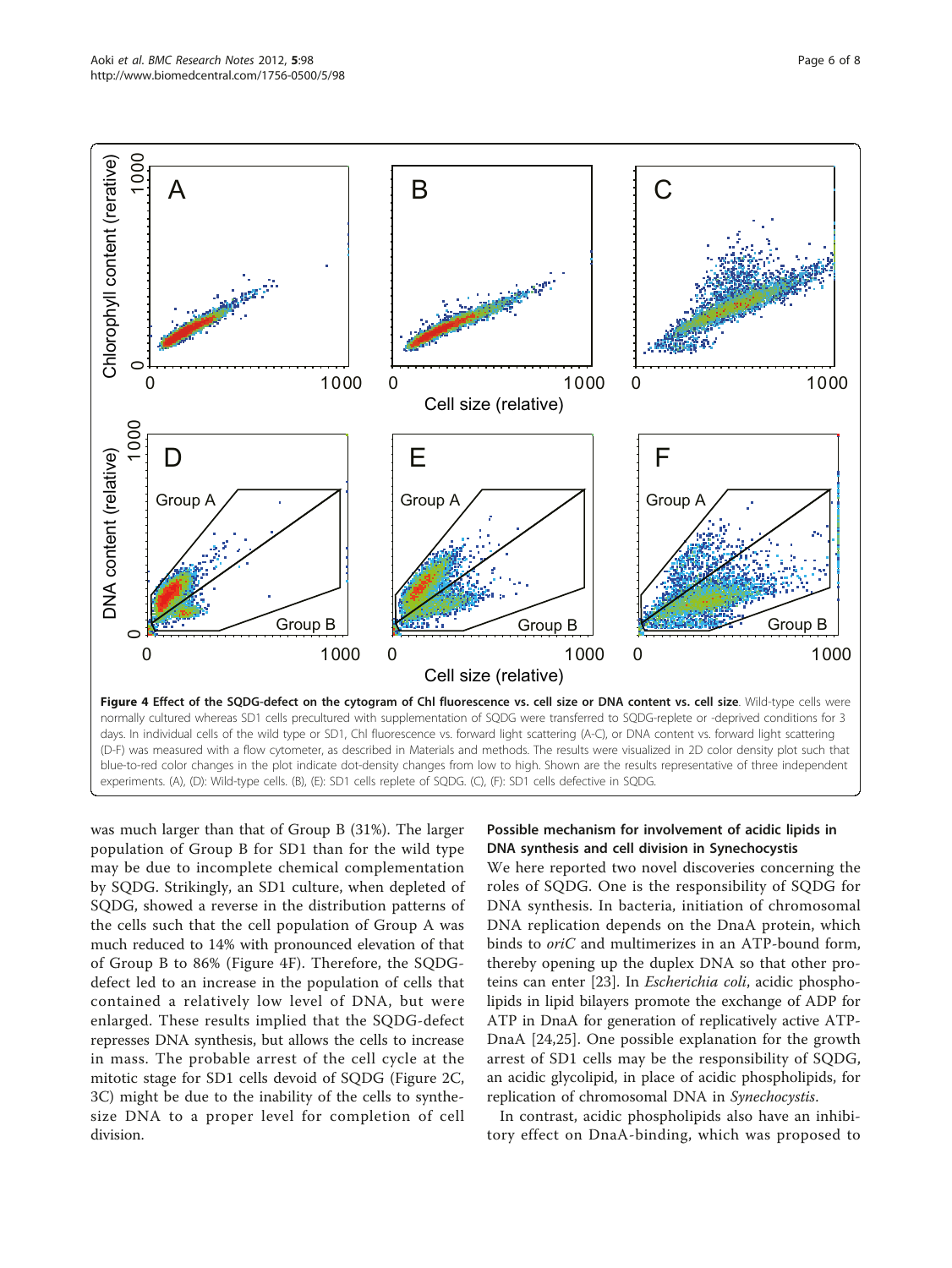prevent re-initiation of DNA replication until the proper time, and cardiolipin or synthetic PG with unsaturated fatty acids is effective [\[25](#page-7-0)]. SD1 cells, with a decrease in the SQDG content, showed an increase in the PG content up to two-fold the initial level [\[3\]](#page-7-0). The quantitatively reverse alteration in SQDG and PG maintains the total amount of acidic lipids at a certain level in cyanobacterial membranes, thus is regarded as reflecting the requirement of a balanced negative charge in membranes for some physiological processes [[1\]](#page-7-0). However, it should be noted that PG in SD1, like that in the wild type, contained 18:2 representing 18-19% of the constituent fatty acids (data not shown), indicating that as much as ca. 40% of PG molecules possess 18:2 in view of the exclusive distribution of C18 acids to the sn-1 position in Synechocystis [\[1](#page-7-0)]. The accumulation of excess highly unsaturated PG in SD1 cells might resultantly perturb the initiation of chromosomal DNA replication by DnaA, thereby retarding DNA synthesis. The regulatory mechanism for DNA synthesis seems to have evolved to involve SQDG in Synehocystis, no matter whether its action is direct or indirect.

The other novel discovery is the responsibility of SQDG for the progression of cell division, which we judged from the increase in cell size as well as in the mitotic index, in SD1 cells defective in SQDG. Evidence has accumulated for bacteria that membrane lipids participate in cell division by interacting with proteins in the cell division machinery such as MinD [\[26\]](#page-7-0). Apart from its possible contribution to DNA synthesis, SQDG or PG might participate directly in some machinery component of cell division so that a defect in SQDG or a concomitant increase in the PG content perturbs the functioning of the machinery to prevent completion of cell division. In any case, concerning their roles in DNA synthesis or cell division, SQDG and PG can never substitute for each other in Synechocystis. A future work will be to specify whether it is a defect in SQDG or a concomitant increase in PG that impairs DNA synthesis and cell division. One possible strategy to answer this question may be to investigate how the DNA content and cell cycle progression are affected in SD1 when the unsaturation level of PG is lowered by disruption of the desaturase genes [\[27](#page-7-0)].

The membrane lipids of cyanobacteria, similar to plastids, are composed mainly of three glycolipids and PG [[1\]](#page-7-0), thus being quite distinct from the membrane lipids in non-photosynthetic prokaryotic and eukaryotic organisms such as E. coli, in which phospholipids predominate. The characteristic lipid composition of the oxygenic photosynthetic organisms seems reasonable in view of their physiological and ecological aspects, i.e. their ability to ensure sugar by photosynthesis and limited availability of phosphorus-source in their environment. The regulatory mechanism for the cell cycle might have evolved to show quite a novel dependency on SQDG in Synechocystis, in accordance with its unique lipid composition.

Since Gloeobacter violaceus PCC 7421, which is regarded as the most primitive type of cyanobacterium, does not contain SQDG, cyanobacteria seem to have acquired an SQDG synthetic system through evolution within cyanobacteria [[1](#page-7-0)]. Intriguingly, the roles of SQDG in Synechocystis postulated above do not hold true for Synechococcus, and thus at least two mechanisms for progression of the cell cycle might have evolved in cyanobacteria, with respect to the dependency on SQDG. Our novel discovery of involvement of SQDG in progression of the cell cycle in Synechocystis will greatly facilitate understanding of how the regulatory mechanism for the cell cycle has developed, especially, how SQDG has been integrated into it, through evolution within cyanobacteria, and how the cell-cycle dependency on SQDG has been attained through the evolution of cyanobacteria into plastids in plants. Moreover, our study will provide an opportunity for researchers to examine whether or not membrane lipids other than SQDG participate in cell cycle progression of cyanobacteria.

## Conclusions

We have found strong supportive evidence for responsibility of SQDG in *Synechocystis* for physiologically fundamental process that is not dependent on photosynthesis, but is common to both photoautotrophic and light-activated heterotrophic growth. On the basis of our flow-cytometric analysis, it is tempting to speculate that SQDG is involved in DNA replication, and eventually, in cell cycle progression. However, it will be necessary to unravel the elementary process during DNA replication, in which SQDG participates, and the corresponding protein(s) SQDG interact with, in order to specify the role of SQDG at the molecular level.

#### Acknowledgements

This work was supported in part by Grants-in-Aid from the Ministry of Education, Culture, Sports, Science, and Technology of Japan, and the Promotion and Mutual Aid Corporation for Private Schools of Japan.

#### Author details

<sup>1</sup>School of Life Sciences, Tokyo University of Pharmacy and Life Sciences, Horinouchi 1432-1, Hachioji, Tokyo 192-0423, Japan. <sup>2</sup>JST, CREST, 5 Sanbancho, Chiyoda-ku, Tokyo 102-0075, Japan.

#### Authors' contributions

MA measured photosynthesis and respiration, and carried out microscopic and flow-cytometric analysis. MA, MT, and NS conceived of the study participated in its design, and drafted the manuscript. All authors read and approved the final manuscript.